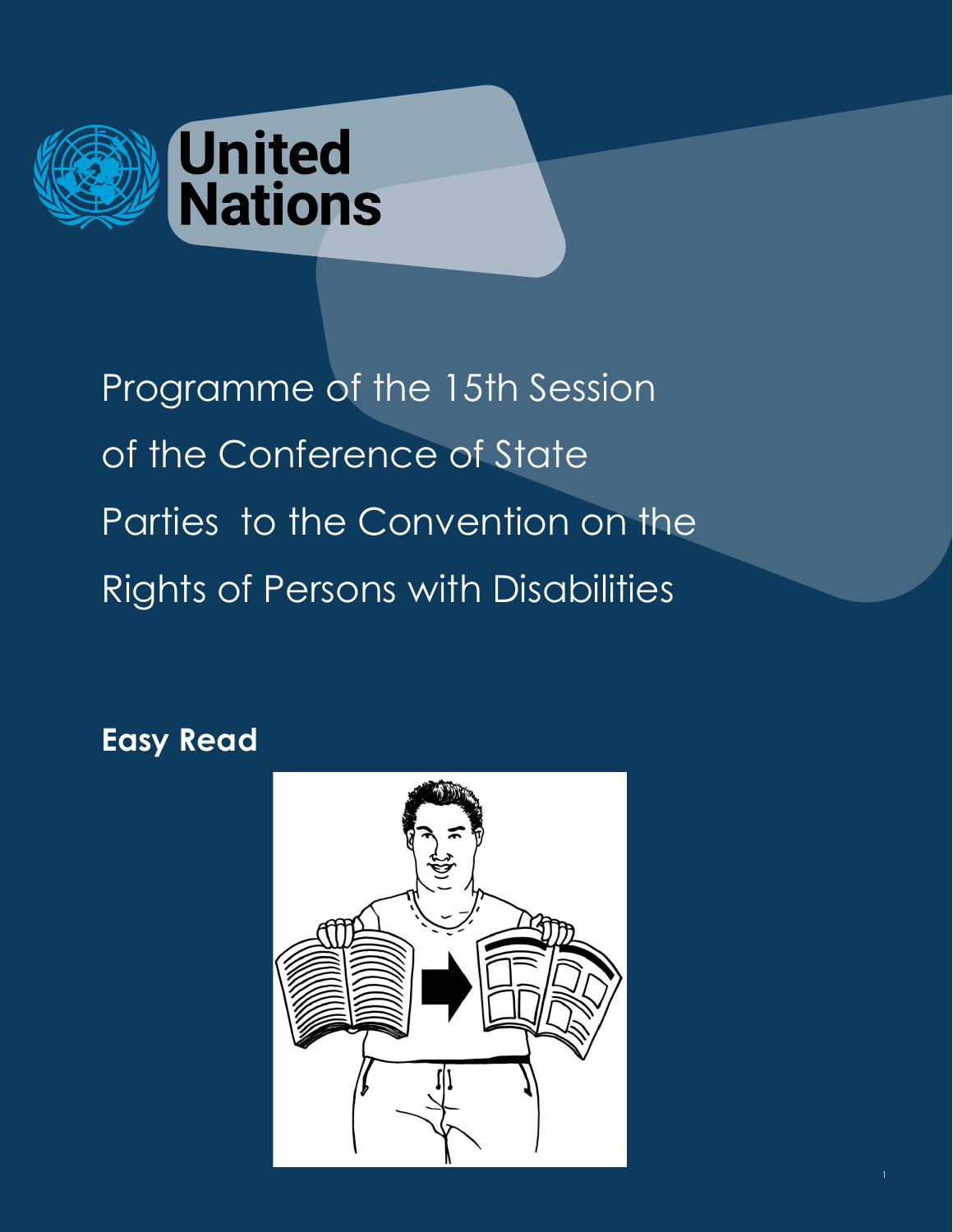## **About the United Nations and the CRPD Convention on the Rights of Persons with Disabilities**



The **United Nations** is an organization made up of governments from 193 countries.

The United Nations is also called the **UN**.



All people should be treated well. The rights to be treated well are called: **Human Rights**.



The United Nations wrote a document to ensure the rights of persons with disabilities are protected.

This document is called: **The Convention on the Rights of Persons with Disabilities (CRPD)**.



Many governments from countries around the world signed the CRPD. Governments who sign the convention agree to make sure persons with disabilities know their rights and their rights are being respected.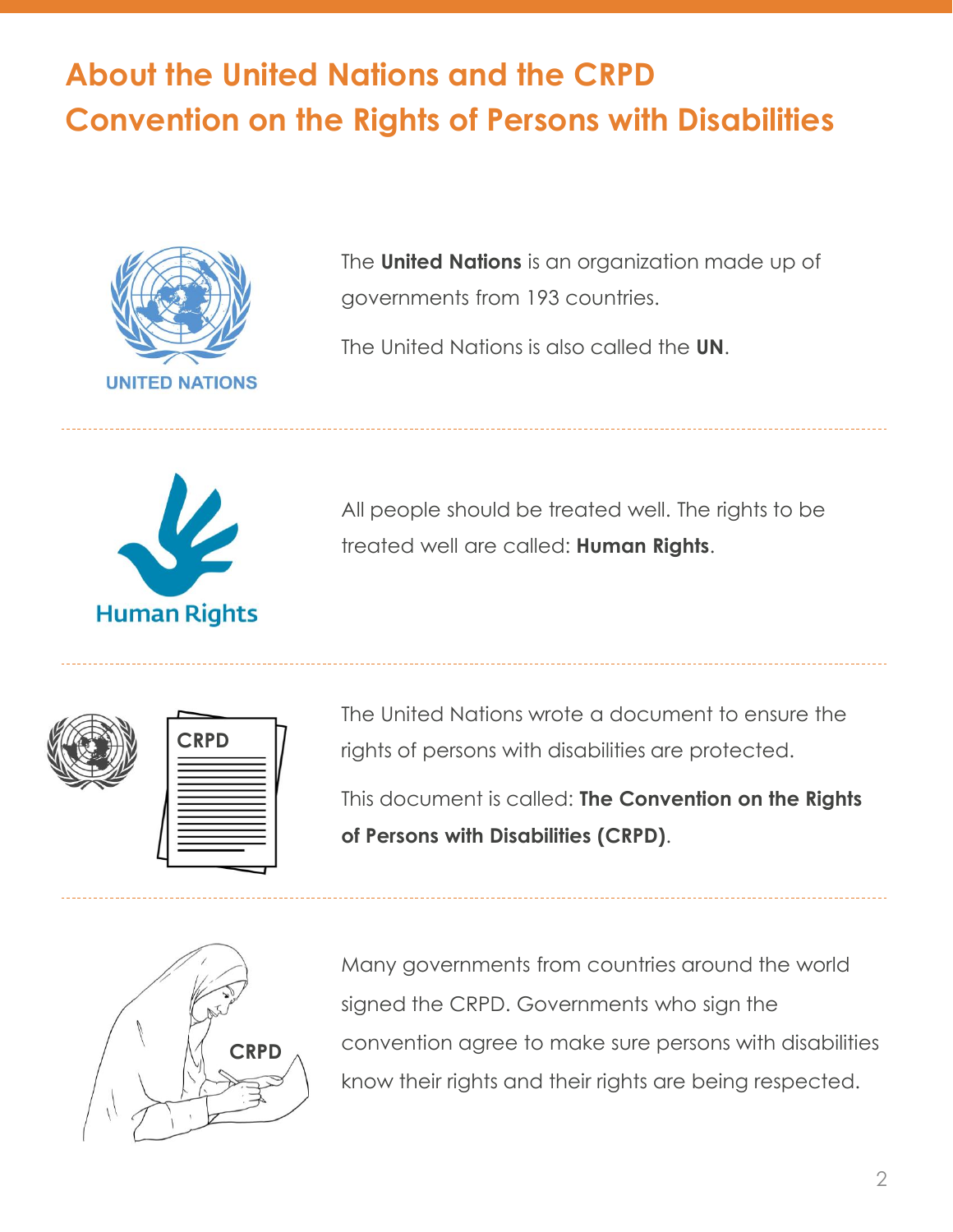# **About COSP15, Conference of State Parties to the CRPD**



Countries who signed the CRPD need to report to the United Nations.

Countries have to explain to the United Nations how they protect the rights of persons with disabilities.



At the **Conference of State Parties**, people representing their countries come together to talk about how they protect the rights of persons with disabilities in their country.

People also call the conference: **COSP**



This Conference happens every year at the United Nations Headquarters in New York City. In 2022, it will be the**15th session of COSP (COSP15)**.



It will be held from **14 June 2022,** to **16 June 2022.** Each day has a morning session and afternoon session.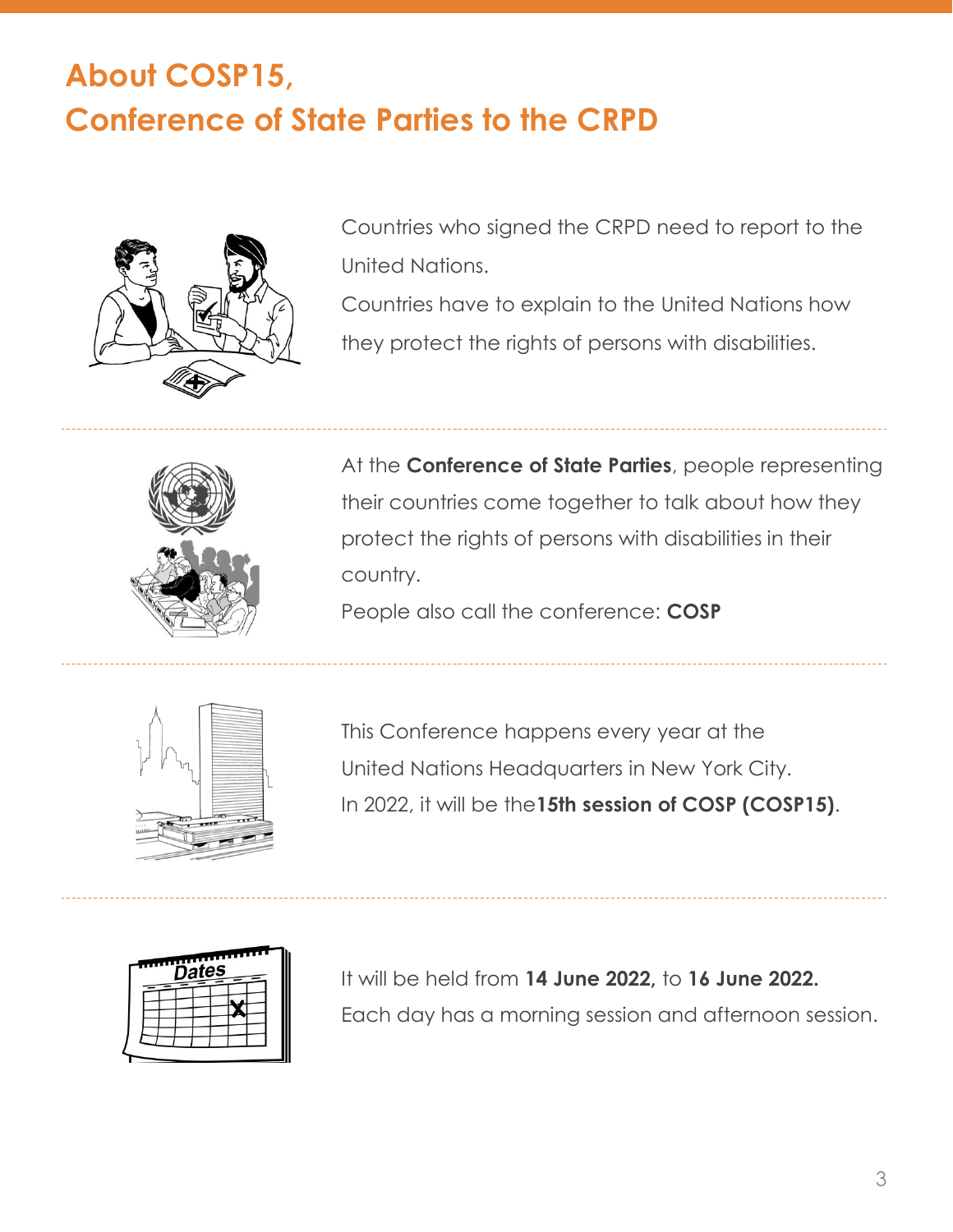### **How to Attend COSP15**



Only people who are registered can attend in person. To register you need to belong to an organization that is allowed to attend the meeting.



People can also watch the meeting on the internet. This is the link to the website: **[media.un.org](https://media.un.org/)**



If you attend, you do not have to participate in all sessions. You can choose what you are interested in and attend those sessions only.



The time on the agenda is the time in New York City, United States.

When you attend online, you need to find out what the time difference is to your location.

This website can help you find out:

#### **[24timezones.com/difference](https://24timezones.com/difference)**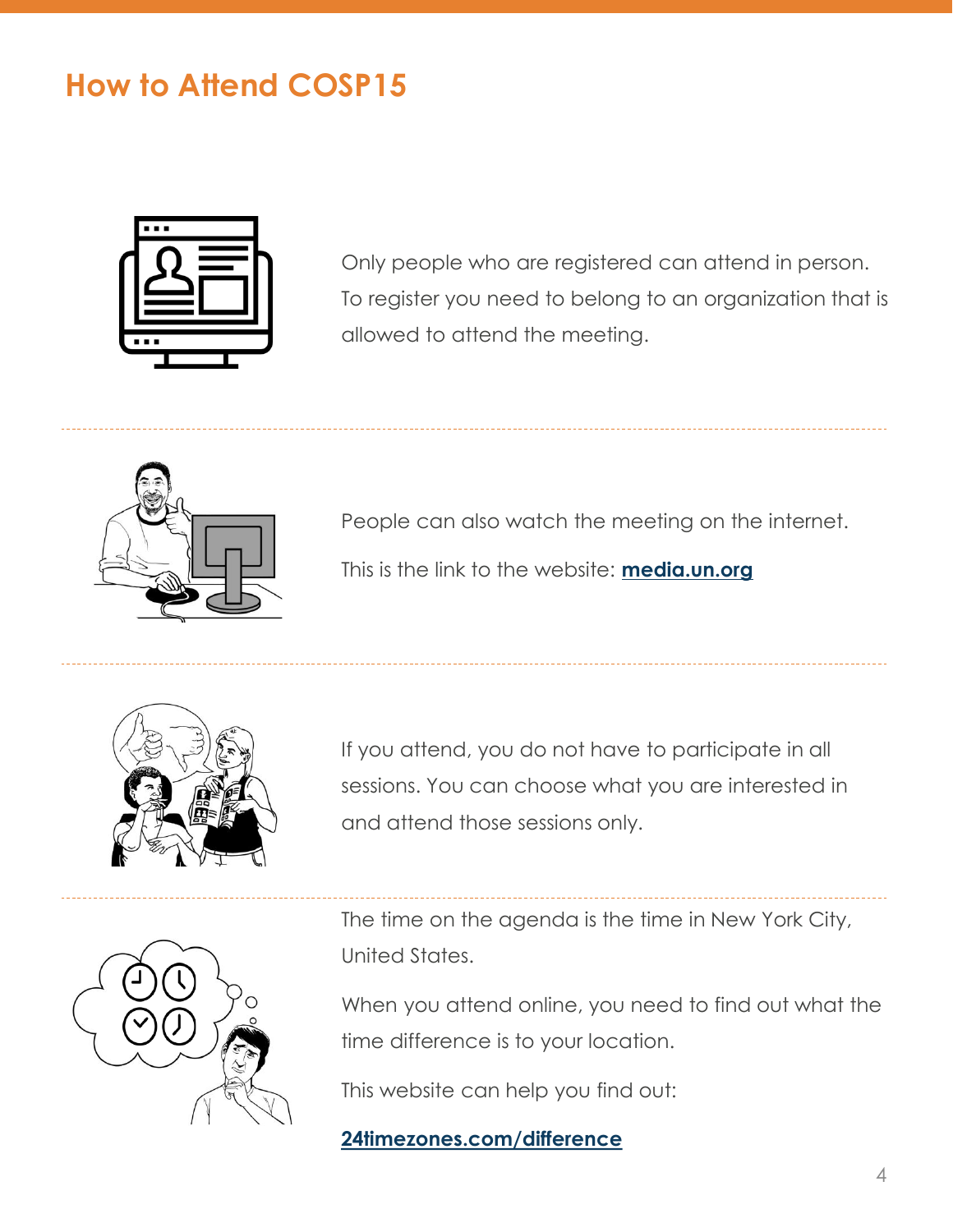## **Day 1 – Morning Tuesday, 14 June 2022, from 10:00 am – 1:00 pm** In the General Assembly Hall



#### **Opening of the Conference**

Mr. Jukka Salovarra is the President of the Conference and Permanent State Secretary of the Ministry for Foreign Affairs of Finland. He will speak to start the conference.



People at the meeting will agree to the agenda and topics of the conference.

Several people from the United Nations and disability advocates will speak to begin the conference.



New members will be elected to the **Committee on the Rights of Persons with Disabilities**.

The Committee is a group of people who make sure countries fulfill the rights of persons with disabilities as written in the CRPD.



#### **General Debate**

People will speak up about what is needed in order to protect the rights of persons with disabilities.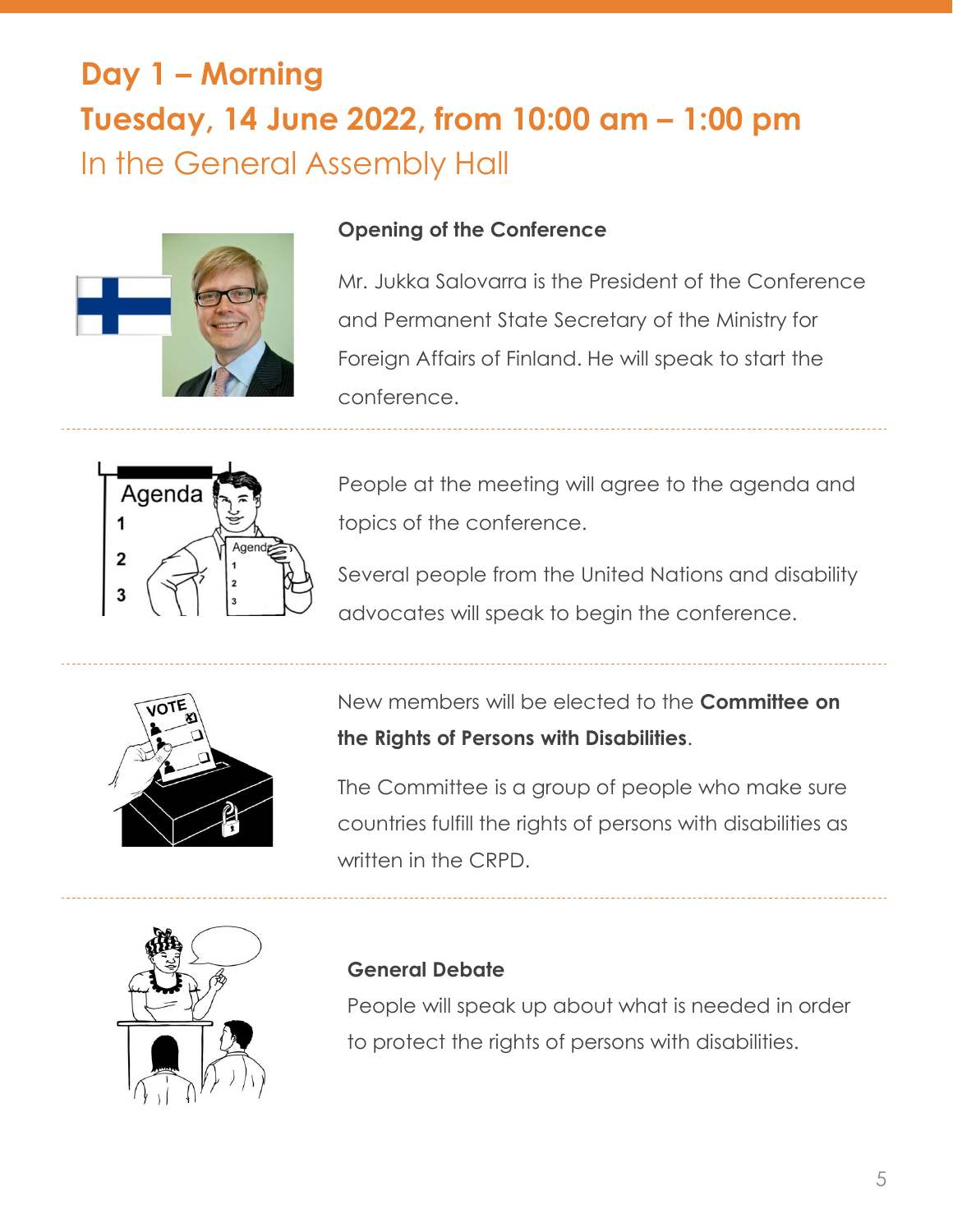### **Day 1 - Afternoon Tuesday, 14 June 2022, from 3:00 pm to 6:00 pm** Inside the General Assembly Hall



People will take a break for lunch from 1:00 pm to 3:00 pm. The meeting will continue at 3:00 pm.



The meeting will continue with elections of new members to the **Committee on the Rights of Persons with Disabilities.**



#### **General Debate**

People will continue to speak up about what is important to do next to protect the rights of persons with disabilities.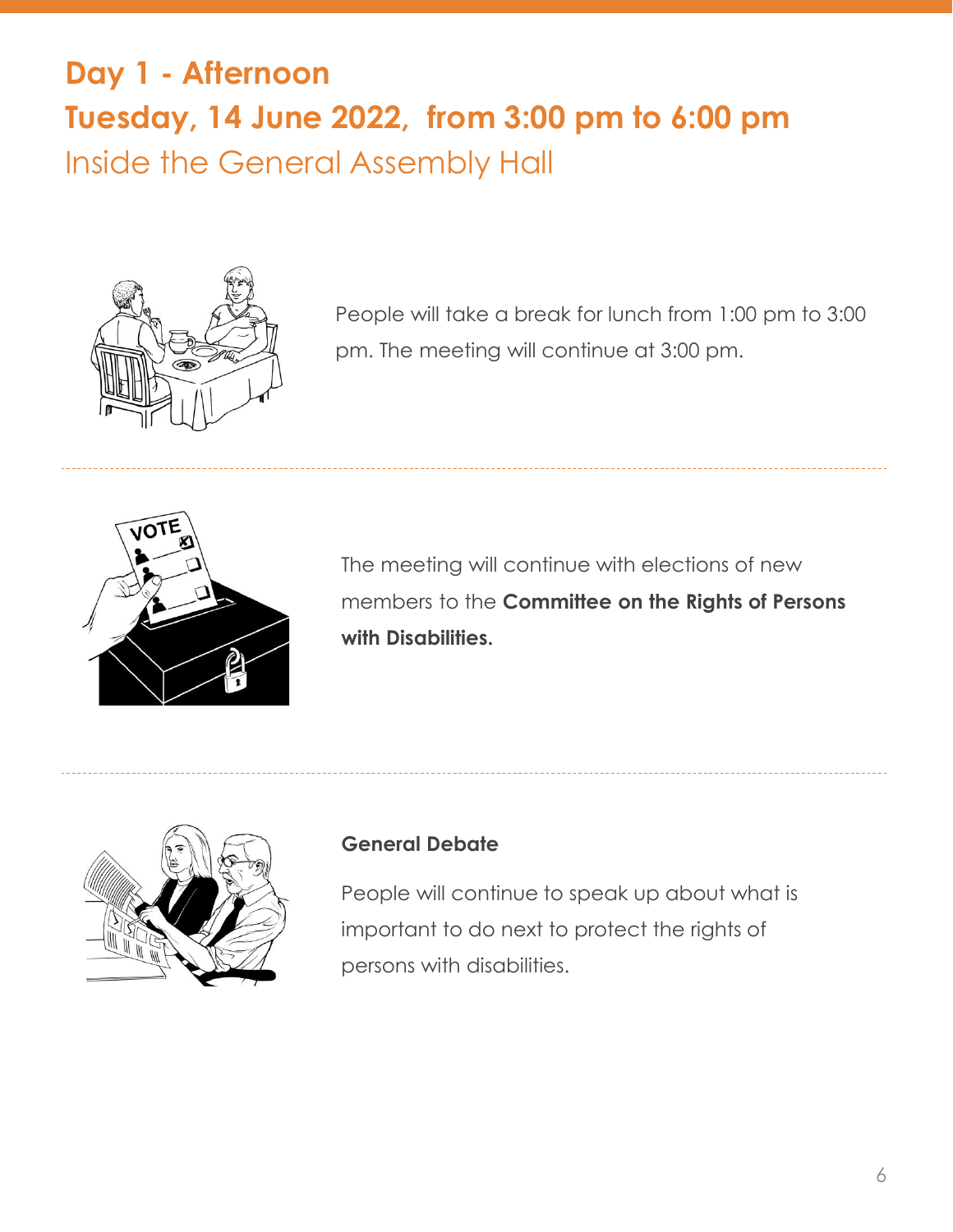# **Day 2 – Morning Wednesday, 15 June 2022, from 10:00 am to 1:00 pm** Conference Room 4



This meeting is called a Round Table. It is supported by **Iraq**. Two people will lead this meeting:

- ➢ Mr. Sarhad Fatah, Deputy Permanent Representative of Iraq
- ➢ Mr. Moses Serwadda, a disability advocate



**Topic:** At this meeting people will talk about new ideas and ways technology can support the rights of persons with disabilities.



#### **People from different countries will speak:**

- ➢ Ms. Diana Paola Palma Pardo from Colombia
- ➢ Mr. Meelis Joost from Estonia
- ➢ Mr. Ádám Kósa from Hungary
- ➢ Mr. Alexander Bankole Williams from Ghana
- ➢ Ms. Esther Mkamori from Kenya



People in the room will be able to ask questions or say what they think about the topic.

At the end of the meeting a person leading the meeting will repeat the most important points.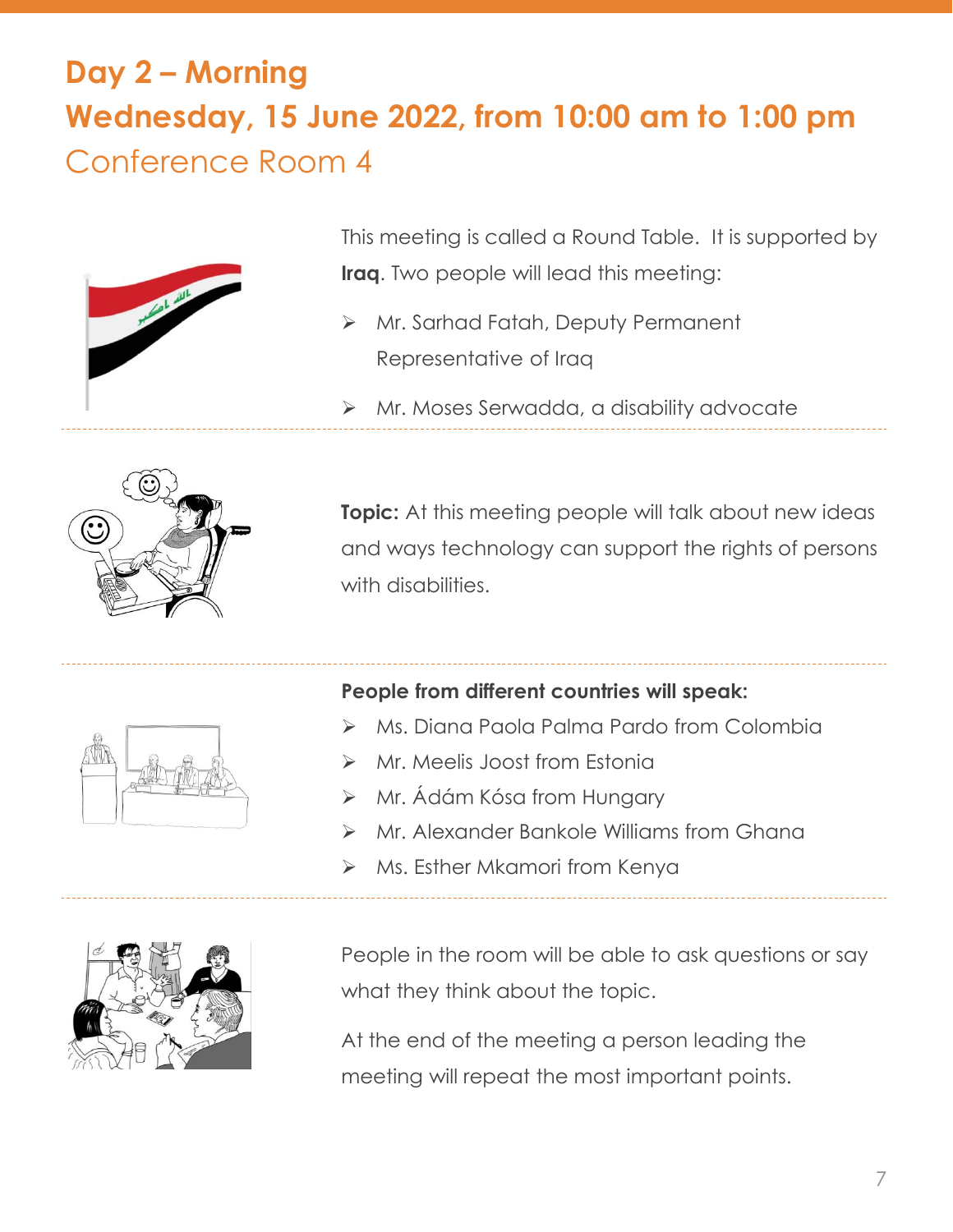## **Day 2 – Afternoon Wednesday, 15 June 2022, from 3:00 pm to 6:00 pm** Conference Room 4



This meeting is called a Round Table. It is supported by **Guatemala**. Two people will lead the meeting:

- ➢ Ms. Libna Bonilla, Minister Counsellor of Permanent Mission of Guatemala, Vice President of the Conference
- ➢ Then Ms. Itto Outini, a disability advocate



**Topic:** At this meeting people will talk about how we can ensure persons with disabilities have enough money and are able to work and get paid**.**



#### **People from different countries will speak:**

- ➢ Mr. Dan Rashal from Israel
- ➢ Mr. Ichiro Kabasawa from Japan
- ➢ Mr. Marek Kalbarczyk from Poland
- ➢ Ms. Sabina Lobato from Spain
- ➢ Mr. Josh Wintersgill from the United Kingdom



People in the room will be able to ask questions or say what they think about the topic.

At the end, a person leading the meeting will repeat the most important points.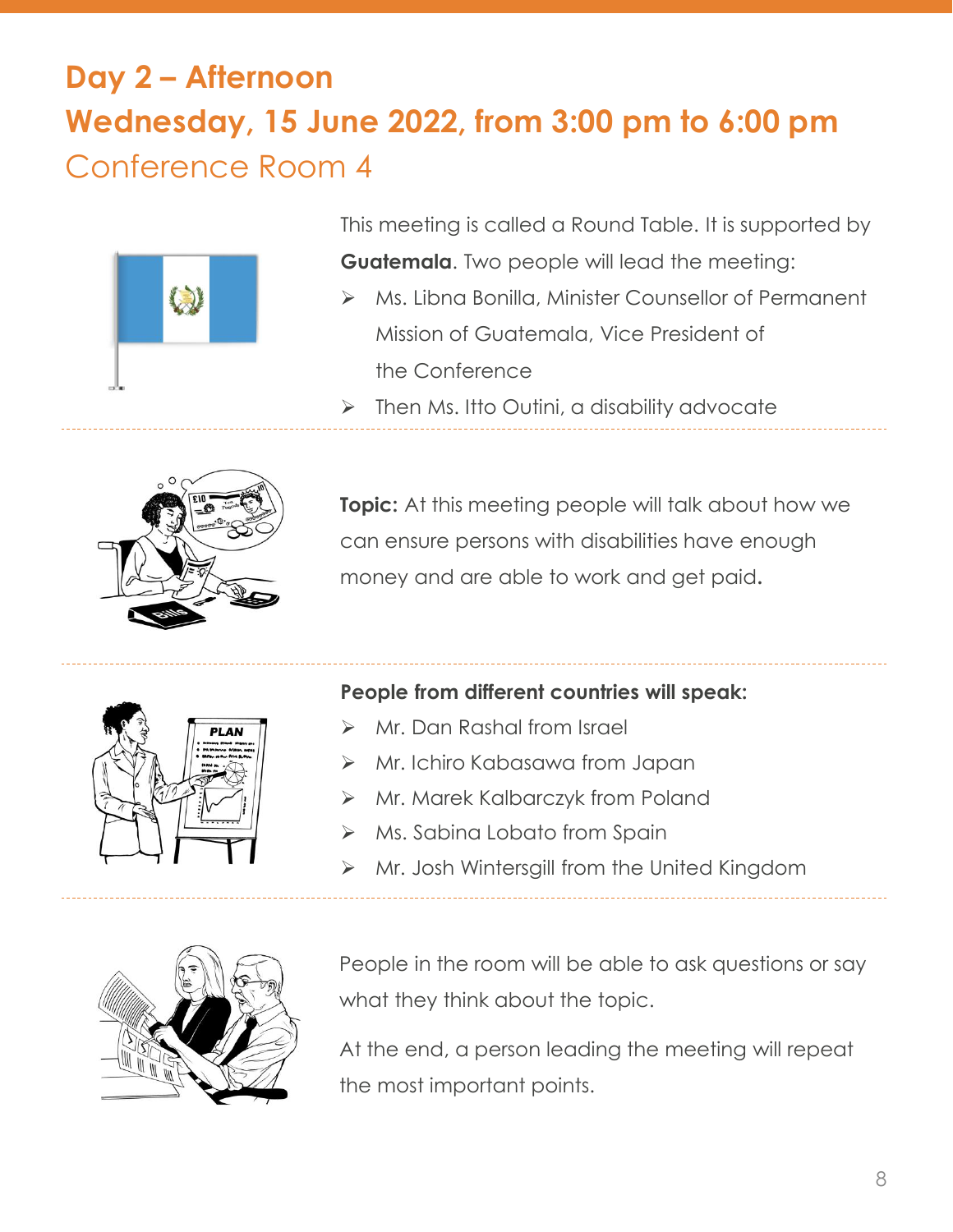## **Day 3 – Morning Thursday, 16 June 2022, from 10:00 am to 12:00 pm** Conference Room 4



This meeting is called a Round Table. It is supported by **Poland**.

- ➢ Ms. Bogna Ruminowicz, Permanent Mission of Poland, Vice President of the Conference
- ➢ Then Mr. José María Viera a disability advocate



In this meeting people will talk about **persons with disabilities taking climate action**. Climate is the temperature and weather on earth. The way we live is changing the climate and we need to take action to make it better.



People will also talk about how to **reduce the risk of**  disasters. Disasters are emergencies that hurt many people in one place. Reducing the risk means to prepare and be able to help when disasters happen.



People will also talk about how we can **be prepared for natural disasters**. Natural disasters are events that happen in nature that are dangerous for people. Examples of natural disasters are floods, storms, earthquakes, or volcanic eruptions.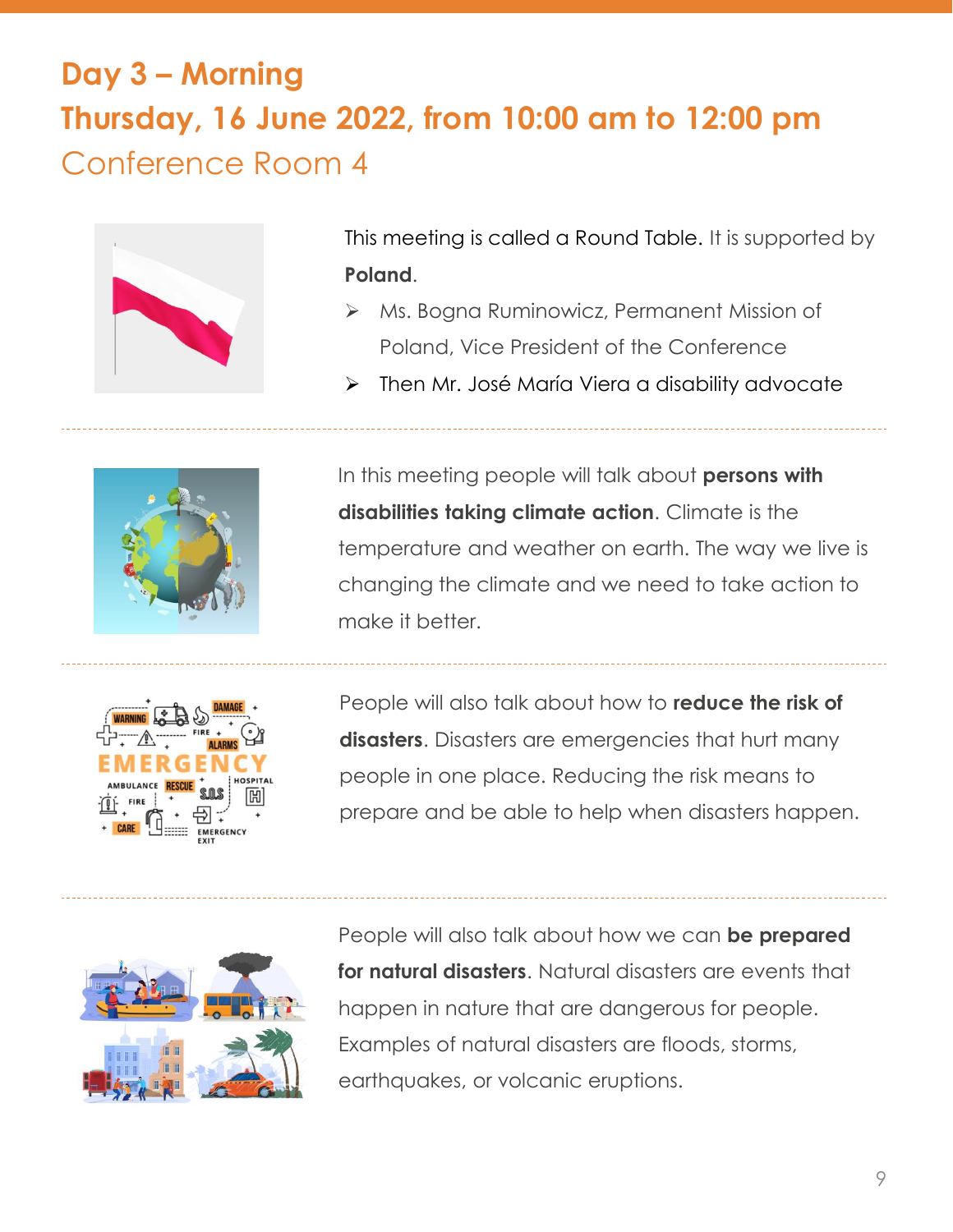# **Day 3 – Morning Thursday, 16 June 2022, from 10:00 am to 12:00 pm** Conference Room 4



#### **People from different countries will speak:**

- ➢ Mr. José Eduardo Curruchich from Guatemala
- ➢ Mr. Hiroshi Tamon from Japan
- ➢ Mr. Shuaib Chalken from South Africa
- ➢ Ms. Pratima Gurung from Nepal
- ➢ Ms. Mata'afa Fa'atino Utumapu from Samoa



People in the room will be able to ask questions or say what they think about the topic.



At the end, a person leading the meeting will repeat the most important points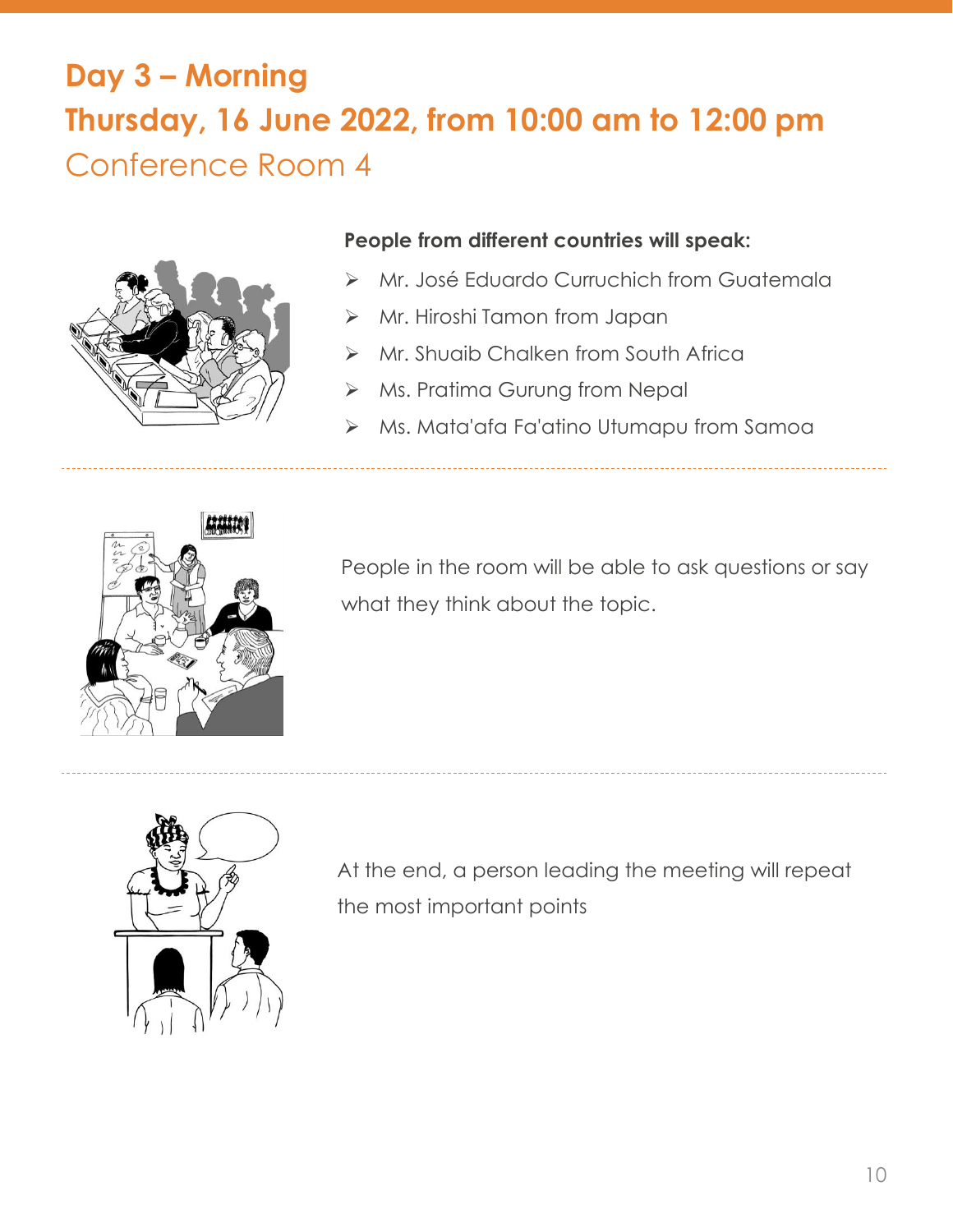# **Day 3 – Afternoon Thursday, 16 June 2022, from 3:00 pm to 6:00 pm** Conference Room 4



At this meeting, people from different offices at the United Nations will speak.

They will talk about how the United Nations protects the rights of persons with disabilities.

#### **People from these UN offices will speak:**

- ➢ **Ms. Amina J. Mohammed,** Deputy Secretary-General, Executive Office of the Secretary General (EOSG), (video message)
- ➢ **Mr. Liu Zhenmin,** Under Secretary General, United Nations Department of Economic and Social Affairs (UN DESA)
- ➢ **Mr. Achim Steiner,** Administrator and USG, United Nations Development Programme (UNDP)
- ➢ **Ms. Ilze Brands Kehris**, Assistant Secretary-General, UN Human Rights Office of the High Commissioner (UNOHCR).
- ➢ **Ms. Roxana Widmer-Iliescu,** Senior Programme Officer, International Telecommunications Union (ITU)
- ➢ **Ms. Beate Andrees**, Special Representative to the UN and Director of the International Labour Organization (ILO) Office in New York
- ➢ **Ms. Ola Abu Al Ghaib**, Manager of the Technical Secretariat, UN Partnership on the Rights of persons with Disabilities (UNPRPD)



**Then people appointed as disability advocates at the United Nations will speak:**

- ➢ **Ms. Rosemary Kayess**, Chairperson of the Committee on the RIghts of Persons with Disabilities
- ➢ **Mr. Gerard Quinn**, UN Special Rapporteur on the Rights of Persons with Disabilities
- ➢ **Ms. Maria Soledad Cisternas Reyes**, Secretary-General's Special Envoy on Disability and Accessibility
- > Ms Betty Najjemba, a Civil Society representative (virtually)<sup>1</sup>

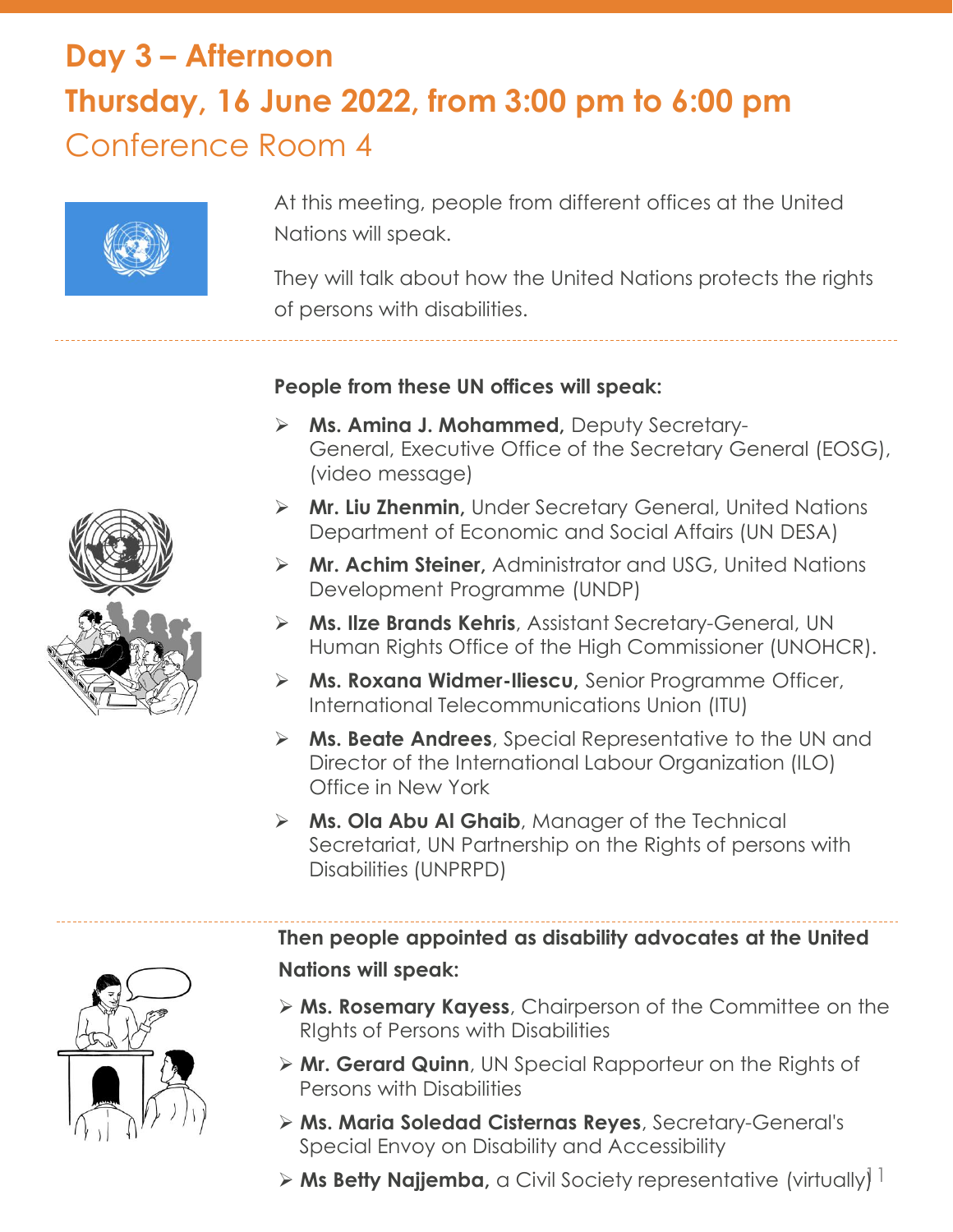## **Day 3 – Afternoon Thursday, 16 June 2022, from 3:00 pm to 6:00 pm** Conference Room 4



#### **Decisions by the Conference of State Parties**

The decisions by the Conference of State Parties will be announced.

These are decisions on next steps countries should take to protect the rights of persons with disabilities.



#### **Closing of the meeting**

To end the conference, final words will be spoken by the Vice Presidents of the Conference from:



**Guatemala**